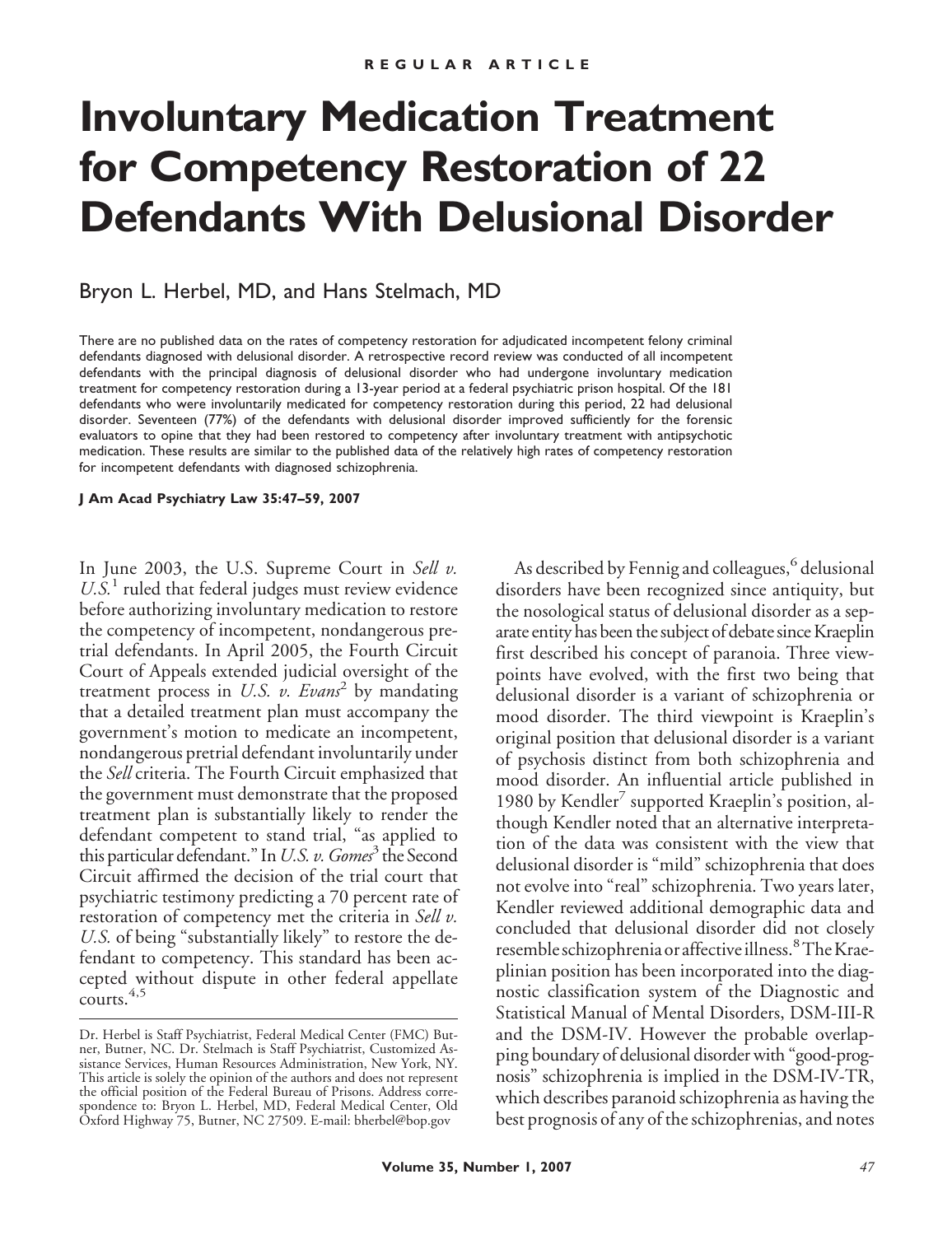that delusional disorder may be particularly difficult to distinguish from the paranoid type of schizophrenia.<sup>9</sup> Like other mental disorders, the symptoms of delusional disorder are probably representative of a genotypically heterogenous group of disorders, which may have different responses to medication.

The lack of empirical data on the rate of treatment outcome for defendants with a diagnosis of delusional disorder has been well described in the forensic psychiatric literature.<sup>10</sup> Empirical research on the longitudinal course and treatment response of delusional disorder has been hampered by multiple factors. Individuals with delusional disorder typically do not view themselves as mentally ill, are quite unlikely to seek mental health treatment voluntarily, and are even less likely to agree to be enrolled in placebo-controlled studies of psychotropic medication. These individuals usually maintain a high level of social functioning apart from the behavioral impact of the delusional belief, which often precludes them from being subjected to civil involuntary psychiatric treatment. Even if individuals with delusional disorder are arrested and detained for a bizarre or dangerous act stemming from their delusions, they typically reject the recommended treatment with psychotropic medication due to their lack of insight into their condition and their distrust of mental health professionals. Delusional disorder is also much less common than other mental disorders such as schizophrenia. According to the DSM-IV-TR, the estimated prevalence of schizophrenia among adults is in the range of 0.5 to 1.5 percent, but the estimated prevalence of delusional disorder is approximately 0.03 percent. Hence, in a community of 100,000 individuals, between 500 and 1,500 persons would have the diagnosis of schizophrenia, but only 30 would have delusional disorder. The relatively low incidence of delusional disorder, coupled with the relatively preserved levels of social functioning of deluded individuals compared with individuals with other mental disorders, does not present a compelling reason for government agencies or pharmaceutical corporations to fund extensive research on this condition.

As a result, the published scientific database on delusional disorder is very limited and primarily consists of brief case reports or naturalistic follow-up of small series of patients. In 1995, Munro and  $Mok<sup>11</sup>$ described the available published data on the longterm course of delusional disorder, reporting on 209 cases identified from a review of 1000 articles and letters to the editor. The average follow-up of cases was 22 months, with a range of several days to 36 years. Pimozide was the single most commonly used drug, with 68.5 percent of patients rated as fully recovered and 22.4 percent rated as partly recovered. The usual dosage range was between 2 and 16 mg daily. Patients treated with other first-generation antipsychotic drugs demonstrated a less robust response, with full recovery in 22.6 percent of cases and partial recovery in an additional 45.3 percent. Despite acknowledging the general low quality of evidence in this database, the authors concluded that delusional disorder has an optimistic treatment outlook, with 80.8 percent of patients showing total or partial recovery.

In 1998, Silva and colleagues<sup>12</sup> described the results of a double-blind, six-week trial of pimozide in seven outpatients with delusional disorder. The age ranged from 29 to 60 years, with a previous duration of illness from 6 to 12 years. After a placebo period of a minimum of two weeks, each patient was prescribed pimozide 2 or 4 mg daily during the first week, with the dose increased, according to tolerance, up to 12 mg daily. The average dose of pimozide at the end of the second week of treatment was 4.56 mg per day and during the sixth week had increased to 6.57 mg per day. Medication compliance in each patient was confirmed by weekly serum pimozide levels. At the end of six weeks, there was no significant clinical improvement in any of the seven patients. The authors concluded that the neurobiology of delusional disorder may be different from other disorders such as schizophrenia, in which delusion may also be prominent.

In 2000, Stephens and colleagues<sup>13</sup> described the long-term outcome of delusional disorder in a time before the discovery and widespread implementation of antipsychotic medication. The records of 239 patients who had a diagnosed paranoid state and were hospitalized between 1913 and 1940 were reviewed. The chief results of the article were focused on a subgroup of 60 patients, who retrospectively met the DSM-IV criteria for the diagnosis of delusional disorder. This group consisted of 57 patients for whom at least a five-year follow-up was adequately documented and three patients who committed suicide less than one year after discharge. (The authors considered suicide to be the ultimate follow-up.) Of this group, 27 percent were rated as recovered, 22 percent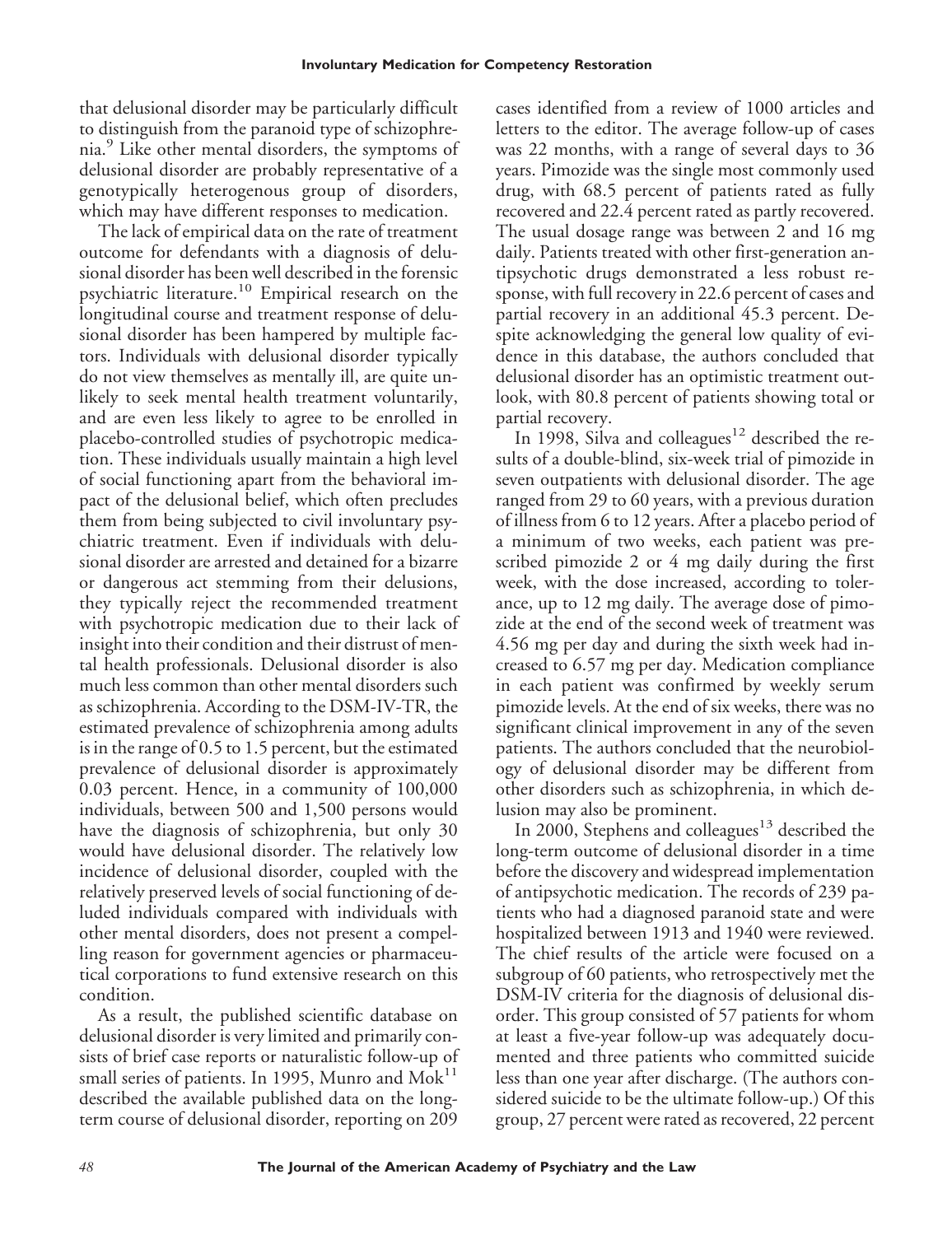were improved, and 52 percent were unimproved. These poor outcomes for patients with delusional disorder were better than those for patients with schizophrenia, who were rated 3 percent recovered, 23 percent improved, and 74 percent unimproved. The outcome for delusional disorder improved in subsequent years, as previously reported by the same authors, who described 27 patients retrospectively diagnosed with delusional disorder who were discharged from the same hospital between 1948 and 1959. In the more recent group of patients with delusional disorder, 22 percent were rated as recovered, but only 26 percent were rated as unimproved. The authors attributed this improved outcome in delusional disorder to the beneficial effects of antipsychotic medication.

In 2002, Morimoto and colleagues<sup>14</sup> described their efforts to test the hypothesis that a hyperdopaminergic state in the brain is responsible for producing paranoid symptoms. Data for antipsychotic response was obtained from 11 patients with delusional disorder who were admitted to the authors' psychiatric ward, having their first delusional episode without previous treatment with antipsychotic medication. The comparison sample consisted of 15 patients with schizophrenia who were admitted to the psychiatric ward during the same period, who presented with their first psychotic episode. A relatively smaller dose of haloperidol (4.7 per day) was effective in diminishing completely delusional symptoms within a shorter period (65 days) in delusional disorder compared with schizophrenia (12.7 per day and 104 days). In another sample, eight delusional patients were treated with a small dose of haloperidol (2.7 per day). After eight weeks of treatment, the delusion and hallucination rating scores improved markedly, and five of eight patients went into complete remission. The authors concluded that delusional disorder, especially the persecution type, includes a "dopamine psychosis" and that polymorphism of the DRD2, DRD3, and/or TH gene is part of the genetic basis of the hyperdopaminergic state that produces paranoid symptoms.

Summarizing the available data on delusional disorder, Fennig and colleagues<sup>6</sup> wrote "the clinical course and prognosis are unclear, although some reports of successful treatment are present in the literature." Nonetheless, the empirically unsupported opinion that "Delusional Disorder is notoriously treatment resistant" continues to be asserted in the forensic psychiatric literature.<sup>15</sup>

The lack of empirical data on the treatment outcome of delusional disorder was highlighted in *Sell v. U.S.*<sup>16</sup> There was no dispute that defendant Sell was incompetent due to delusional disorder. Despite years of experience in an inpatient forensic hospital in the Federal Bureau of Prisons (BOP), the government's psychologist and psychiatrist had limited personal experience with treating incompetent defendants with this diagnosis. The government psychologist testified that he had worked with two patients who had delusional disorder and had been treated with antipsychotic medication, one of whom was restored to competency. The government psychiatrist testified that he had treated four patients with delusional disorder in an institutional setting, three of whom were restored to competency. One of these four patients had been restored to competency with involuntary treatment, had relapsed, and then was restored a second time. In contrast, the defense psychiatrist had opined, "there is no evidence that neuroleptics are beneficial for patients with delusional disorder." The defense also offered a case report by a different BOP forensic psychologist, which contained the opinion that "[d]elusional disorder does not typically respond to pharmacological intervention or psychotherapy." The rate of competency restoration following involuntary medication treatment of incompetent defendants with schizophrenia is much less controversial, with a restoration rate of 87 percent described by Ladds and colleagues<sup>17</sup> in their sample of 45 cases.

The present study was undertaken in an effort to provide some empirical data to assist mental health professionals in offering clinical recommendations and forensic opinions on the expected treatment outcome for incompetent defendants diagnosed with delusional disorder.

# **Background**

After a federal judge orders a period of treatment for restoration of competency for an incompetent pretrial defendant, federal statute requires the defendant to be committed to the custody of the Attorney General pursuant to the provisions of Title 18, United States Code, Section 4241(d). The defendant is typically remanded to the custody of the BOP and transferred to a Federal Medical Center (FMC), which is a federal prison hospital containing an inpa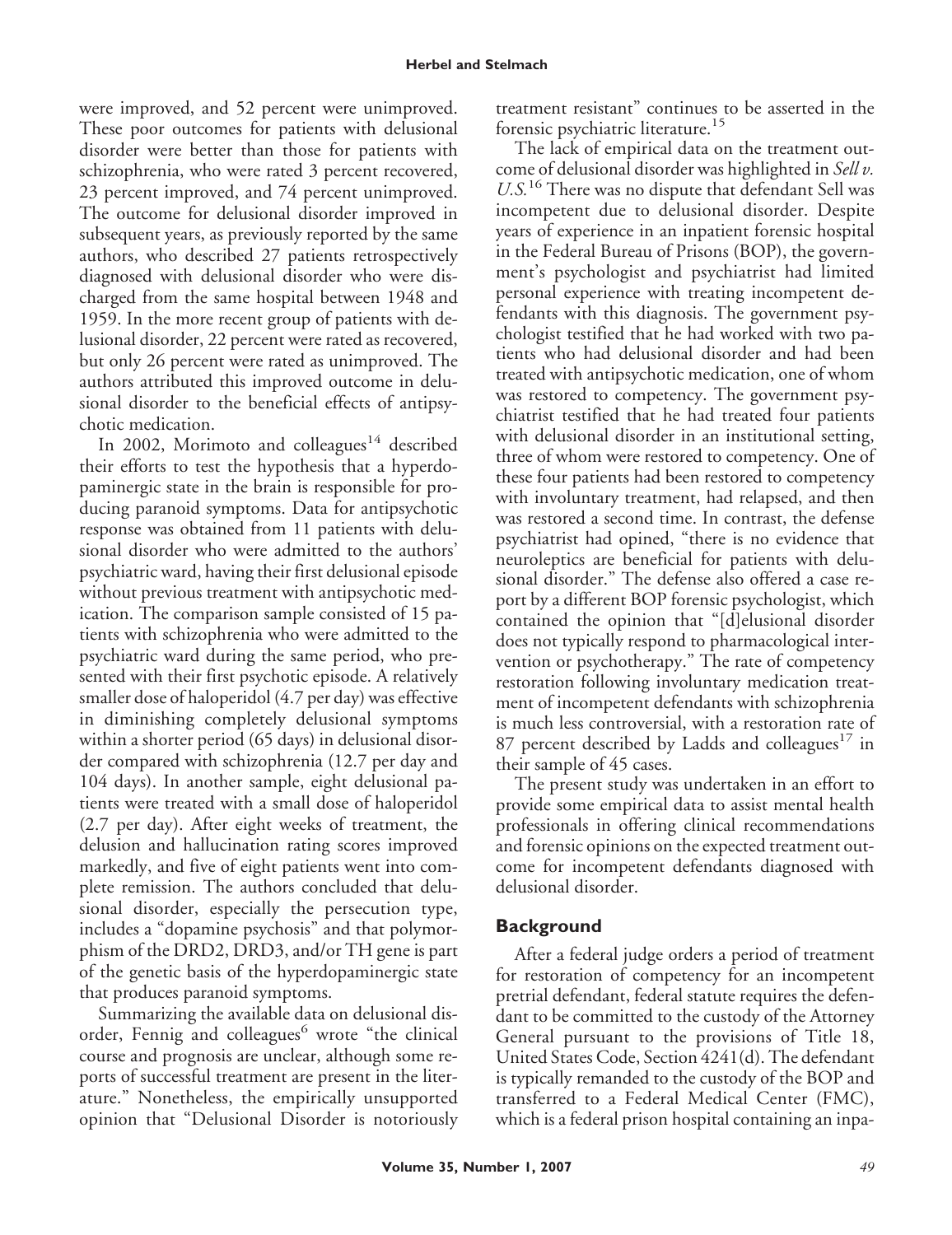tient psychiatric unit. Following completion of the treatment under  $\S$  4241(d), the defendant is returned to a local jail or detention facility pending resolution of his legal case. Since medical staff at these facilities typically do not provide ongoing involuntary treatment, the defendant must voluntarily continue with the prescribed psychotropic medication to avoid the prospect of being returned to an FMC for additional involuntary treatment. Currently, the BOP has four FMCs for male inmates containing an inpatient psychiatry unit, located at Butner, North Carolina; Springfield, Missouri; Rochester, Minnesota; and Fort Devens, Massachusetts. An FMC with an inpatient psychiatric unit for female inmates is located in Carswell, Texas.

# **Procedures**

All psychiatric diagnoses and treatment interventions in FMC Butner are based on a comprehensive clinical assessment. The standard forensic assessment procedures include an admission physical examination and laboratory studies to rule out underlying medical illness; individual forensic interviews; review of documents describing the defendant's arrest; past criminal history; and review of any available past medical and mental health records. Psychological testing is offered, although sometimes defendants refuse to participate. Incompetent defendants are usually encouraged to attend the weekly one-hour competency restoration group, which provides basic education on competency issues in a small group setting. Recommendations regarding psychopharmacologic treatment are made by the assigned evaluating psychiatrist. Medication adherence is assured for those patients who receive long-acting injections of antipsychotic medication. Compliance with oral antipsychotic medication is supervised by nursing staff who dispense the medicine daily to patients who line up to receive the pills, with serum antipsychotic levels occasionally monitored in patients who show evidence of unusually rapid metabolism or are suspected of spitting out tablets after attending the pill line. The decision to initiate proceedings for involuntary medication treatment is usually made jointly by the evaluating team of a staff psychologist and a staff psychiatrist. During the period from 1990 to June 2003, the examiners used the standard diagnostic reference manual of the time, which was either the DSM-III-R or DSM-IV.

Before the *Sell* decision, the BOP policies on involuntarily medicating incompetent pretrial inmates were based on the 1990 Supreme Court case *Washington v. Harper*,<sup>18</sup> which ruled that judicial review of any decision by prison staff to medicate a dangerous, sentenced inmate involuntarily was not a necessary part of due process. Between 1990 and 2003, all *Harper*-type hearings at FMC Butner were conducted by the Chief Psychiatrist, using the following as justification for involuntary medication: risk of dangerousness to self or others, being gravely disabled, being unable to function in the open population of the facility, and being incompetent to stand trial. A copy of each *Harper*-type involuntary medication packet was stored in an archive file system. The forensic evaluations of all mental health inmates during this period were also copied and stored in a different archive at FMC Butner, as the BOP does not provide indefinite storage of the records of pretrial inmates.

# **Methods**

This study was approved by the Federal Correctional Complex Research Committee overseeing research at the Federal Medical Center in Butner, North Carolina, and by the Information, Policy and Public Affairs Division of the Federal Bureau of Prisons in Washington, DC.

During the first step of this study, the primary author searched through all the archived *Harper*-type involuntary medication packets of inmates who had undergone these proceedings from 1990 through June 2003. During this 13-year period, 288 inmates had undergone a total of 322 such hearings, with the higher number of hearings caused by 27 individuals' having undergone more than one period of involuntary treatment at FMC Butner. Approximately one third of the 288 cases involved "noncompetency" inmates, who were sentenced inmates or indefinitely civilly committed inmates undergoing involuntary medication hearings because of their status of being gravely disabled or posing a risk of danger to self or others while confined in an unmedicated state.

The diagnostic distribution of the inmates who underwent the *Harper*-type hearings is listed in Table 1. All the data in this table refer to the number of individual inmates, not the number of *Harper*-type hearings. Since nine defendants had undergone their first *Harper*-type hearing during pretrial detention and a subsequent one while later serving a sentence of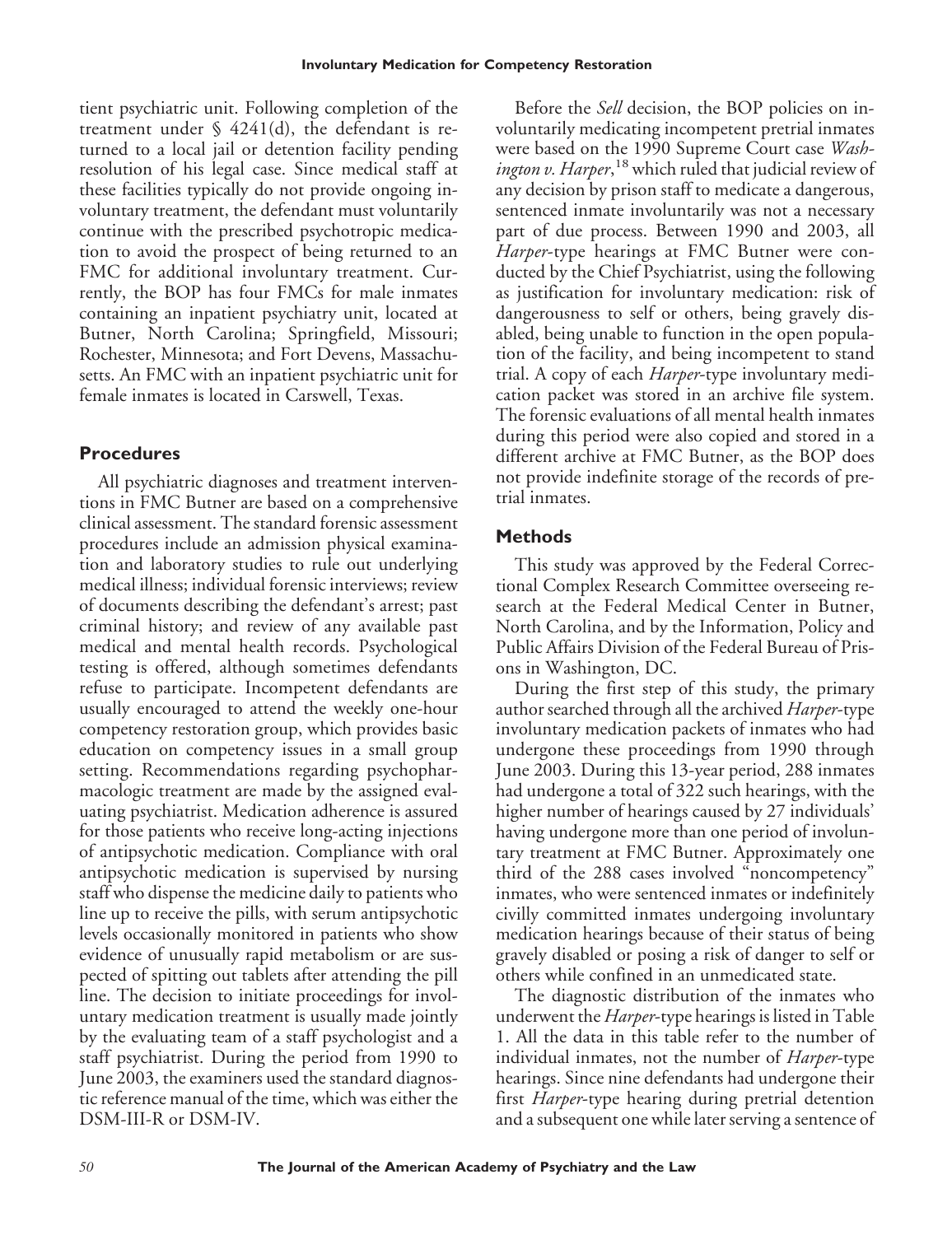| <b>Table 1</b> Diagnostic Distribution of the Inmates who Underwent |
|---------------------------------------------------------------------|
| Harper-Type Hearings                                                |

| Diagnosis                 | All<br>Cases   | Competency<br>Restoration | Noncompetency<br>Cases |
|---------------------------|----------------|---------------------------|------------------------|
| Schizophrenia             | 154            | 99                        | 55                     |
| Psychotic disorder NOS    | 31             | 22                        |                        |
| Schizoaffective disorder  | 36             | 17                        | 19                     |
| Bipolar disorder          | 12             | 9                         | 3                      |
| Schizophreniform disorder | $\mathfrak{D}$ | $\mathfrak{D}$            |                        |
| Major depression          | 6              |                           | 5                      |
| Delusional disorder       | 42             | 31                        | 11                     |
| Dementia/head injury      | 5              | U                         | 5                      |
| Total                     | 288            | 181                       | 107                    |

incarceration at FMC Butner, the case assignment and primary diagnosis recorded was obtained from the competency restoration packet. For those sentenced or involuntarily committed inmates who had more than one *Harper*-type hearing for "noncompetency" reasons, the most recent diagnosis was listed.

In the second step of the investigation, the primary author reviewed the forensic evaluations written by the evaluators at FMC Butner of the 31 pretrial inmates with the diagnosis of delusional disorder who had undergone involuntary medication hearings for restoration of competency. The inclusion criteria for analysis were (1) the diagnosis of delusional disorder had been maintained from the time of the *Harper*type hearing until the final forensic opinion to the court on the instant offense, and (2) there had been a trial of at least one antipsychotic medication lasting a minimum of four weeks following the *Harper*-type hearing. No attempt was made to verify the diagnosis or competency status retrospectively. Copies of the court order describing the subsequent judicial ruling on competency were not available. However, studies of judicial decisions on competency to stand trial have documented a very high level of agreement with mental health professionals offering opinions on this issue.19,20 Hence, the opinions of the examiners at FMC Butner on competency restoration were likely to be consistent with those made by the court.

Nine of the 31 cases were excluded from the analysis. Two individuals were never medicated because of judicial intervention, which had been mandated in some federal jurisdictions before the *Sell* decision in 2003. One case was excluded because of an inadequate trial of medication, as this defendant received only two doses of olanzapine 10 mg daily at the very end of the evaluation period, with the court refusing to authorize any further involuntary treatment. Six defendants no longer had delusional disorder at the time of the final forensic opinion. Regarding the switch in diagnoses, at the end of the final evaluation period, one individual received a diagnosis of paranoid personality disorder and was found competent to stand trial in an unmedicated state. Two individuals had the final diagnosis of schizoaffective disorder, two had the diagnosis of schizophrenia, and one had the diagnosis of cocaine-induced psychotic disorder.

This resulted in 22 cases, with the medication trials summarized in Table 2. For those individuals who had more than one period of involuntary treatment during pretrial proceedings for the instant alleged offense, the most recent opinion on competency status was used to calculate competency restoration rates. To provide follow-up data on this rare disorder, subsequent treatment information is listed for three individuals who returned to FMC Butner for psychiatric treatment under a new legal status, but the data are not included in the calculation of rates of competency restoration. Two of these individuals returned to FMC Butner on new federal charges (violation of supervised release) and one individual had a *Harper*-type hearing after he began refusing medication while serving a lengthy sentence of incarceration.

### **Results**

#### *Demographics*

The cases were limited to men who ranged in age from 20 to 64 years at the time of admission to FMC Butner, with 19 of the 22 defendants between the ages of 34 to 57 years. Fifteen were described as being of white ancestry, five were of African descent, and two were of East Asian descent. The educational background of subjects indicated most had average to above-average levels of intelligence. This was consistent with psychological testing obtained on 17 defendants, which indicated that two had full-scale IQ scores in the low-average range, 14 had full-scale IQ scores in the average range, and one had a full-scale IQ score in the superior range.

The events leading up to arrest and federal prosecution were as follows. Ten cases involved communication of written or verbal threats. Two cases involved shooting a firearm at a federal government employee, with the intended victim a postal worker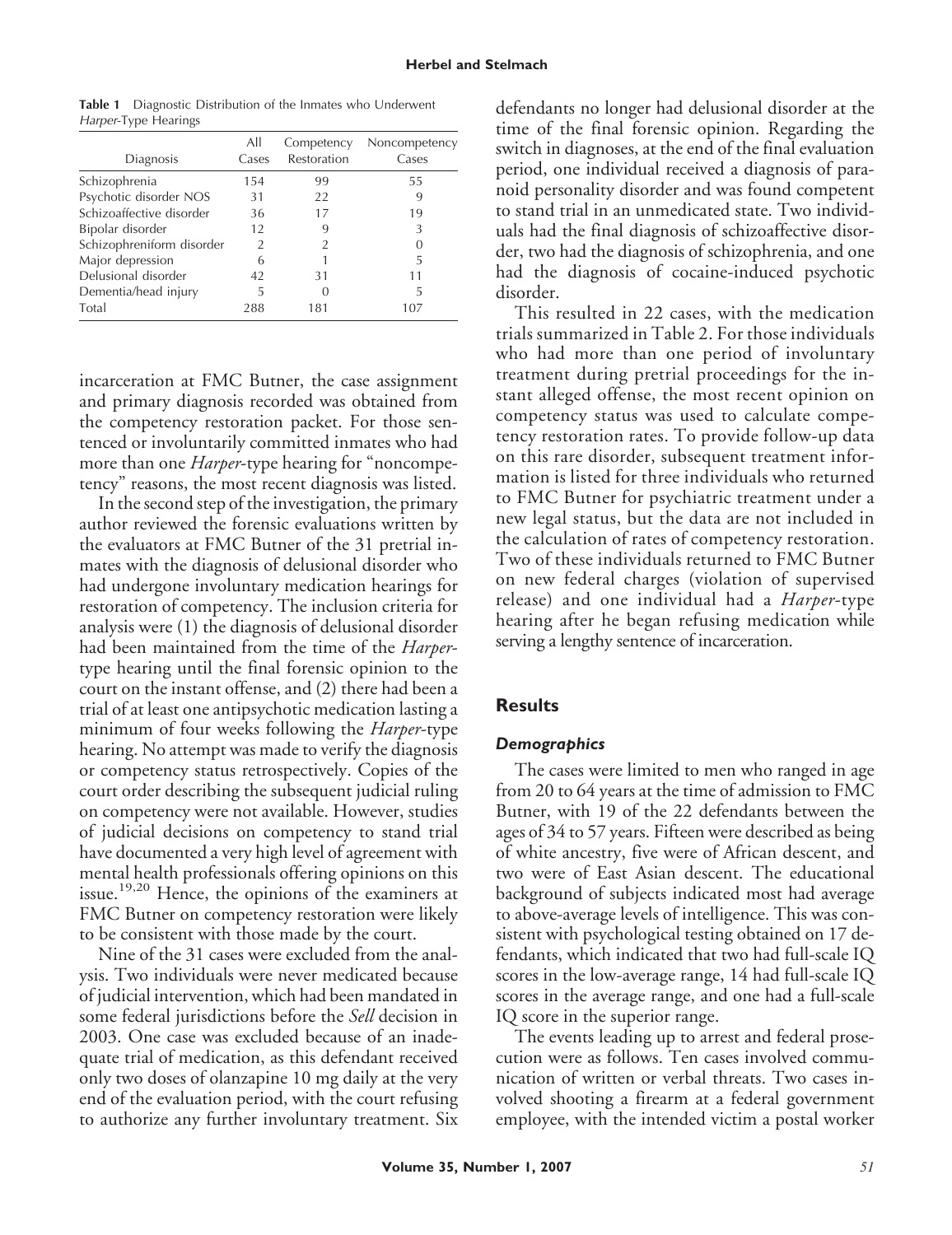#### **Involuntary Medication for Competency Restoration**

**Table 2** Medication Trial Summaries

| Pt. | Involuntary Medication Trials                                                                                                                                                                                                                                                                                                                                                                                                                                                                                                                                                                                                                                                                                                                                                                                                                                                                                                                                                                                                                                                                                                                                                                                                                                                                                                                                                                                                                                                                                                                                                                                    | Restored? |
|-----|------------------------------------------------------------------------------------------------------------------------------------------------------------------------------------------------------------------------------------------------------------------------------------------------------------------------------------------------------------------------------------------------------------------------------------------------------------------------------------------------------------------------------------------------------------------------------------------------------------------------------------------------------------------------------------------------------------------------------------------------------------------------------------------------------------------------------------------------------------------------------------------------------------------------------------------------------------------------------------------------------------------------------------------------------------------------------------------------------------------------------------------------------------------------------------------------------------------------------------------------------------------------------------------------------------------------------------------------------------------------------------------------------------------------------------------------------------------------------------------------------------------------------------------------------------------------------------------------------------------|-----------|
| 1   | Ten weeks of treatment with quetiapine with dose gradually increased from 100 mg twice daily to 350 mg twice daily<br>had no impact on underlying delusional ideation; no concomitant psychotropic medication.                                                                                                                                                                                                                                                                                                                                                                                                                                                                                                                                                                                                                                                                                                                                                                                                                                                                                                                                                                                                                                                                                                                                                                                                                                                                                                                                                                                                   | No        |
| 2   | Three weeks of oral perphenazine 8mg twice daily resulted in significant improvement in mental status; phenylzine 30<br>mg twice daily was continued during the entire evaluation, which had been prescribed by his community provider to<br>treat a single past episode of depression successfully.                                                                                                                                                                                                                                                                                                                                                                                                                                                                                                                                                                                                                                                                                                                                                                                                                                                                                                                                                                                                                                                                                                                                                                                                                                                                                                             | Yes       |
| 3   | Three months of haloperidol decanoate 100 mg every 28 days resulted in gradual but marked diminution of paranoid<br>ideation; concomitant medication was benztropine 0.5 mg twice daily prescribed for extrapyramidal side effects, as<br>well as diphenhydramine 75 mg at bedtime for insominia.                                                                                                                                                                                                                                                                                                                                                                                                                                                                                                                                                                                                                                                                                                                                                                                                                                                                                                                                                                                                                                                                                                                                                                                                                                                                                                                | Yes       |
| 4   | Three weeks of risperidone 4 mg daily resulted in marked reduction of delusional ideation; no concomitant<br>psychotropic medication; the risperidone was inadvertently discontinued after he was returned to a local jail for<br>further legal proceedings; he relapsed and was then returned to FMC Butner, where he agreed to resume taking<br>risperidone 4 mg daily on a voluntary basis; within four weeks the examiners opined that he was again competent to<br>stand trial.                                                                                                                                                                                                                                                                                                                                                                                                                                                                                                                                                                                                                                                                                                                                                                                                                                                                                                                                                                                                                                                                                                                             | Yes       |
| 5   | Three months of treatment with haloperidol decanoate 150 mg every 28 days resulted in gradual but significant<br>reduction in delusional ideation; no concomitant psychotropic medication; he returned to FMC Butner two years later<br>for a second round of competency assessment and treatment for charges of violation of supervised release; examiners<br>described his treatment response as similar to the preceding one, finding him competent to stand trial following four<br>months of involuntary treatment with haloperidol decanoate 150 mg every 28 days.                                                                                                                                                                                                                                                                                                                                                                                                                                                                                                                                                                                                                                                                                                                                                                                                                                                                                                                                                                                                                                         | Yes       |
| 6   | Two months of treatment with fluphenazine decanoate 12.5 mg every 14 day had minimal or no benefit; his delusions<br>responded within three weeks of increasing the dose of fluphenazine decanoate to 25 mg every two weeks;<br>concomitant psychotropic medication included benztropine 1 mg twice daily for extrapyramidal side effects and<br>fluoxetine 20 mg daily for new-onset depressive symptoms.<br>During his lengthy period of pretrial detention, he relapsed due to medication noncompliance in a local jail facility; two<br>years later he was returned to FMC Butner for a second round of involuntary treatment; his delusional ideation<br>responded to two weeks of oral haloperidol 5 mg followed by two weeks of treatment with haloperidol decanoate<br>100 mg every 28 days; he was also prescribed benztropine 1 mg in the morning and 2 mg at bedtime and<br>diphenhydramine 50 mg four times daily, as needed, for extrapyramidal side effects.<br>Three years later he relapsed into psychosis with delusions and more prominent hallucinations while serving his lengthy<br>sentence of incarceration at FMC Butner, which was attributed to medication noncompliance; his psychosis persisted<br>at low levels following involuntary treatment with haloperidol decanoate 100 mg every 28 days but resolved within<br>three weeks of dose increase to 150 mg every 28 days; at this time, he was prescribed doxepin 100 mg daily for<br>new-onset depressive symptoms; three weeks later he sustained anoxic encephalopathy following a near-lethal<br>suicide attempt by hanging. | Yes       |
| 7   | Three months of fluphenazine decanoate 25 mg every 14 days resulted in partial reduction in delusional ideation, with<br>initial opinion of restoration of competency; concomitant medication was benztropine 1 mg three times daily as<br>needed for extrapyramidal side effects; he was returned to FMC Butner for additional involuntary treatment several<br>months later after he refused fluphenazine at local jail; he remained delusional despite treatment with olanzapine 7.5<br>mg to 10 mg daily for two months; examiners opined he was nonrestorable to competency, in part due to prediction<br>he would again stop taking psychotropic medication after leaving FMC Butner.                                                                                                                                                                                                                                                                                                                                                                                                                                                                                                                                                                                                                                                                                                                                                                                                                                                                                                                      | No        |
| 8   | Six weeks of haloperidol decanoate 25 mg every 28 days resulted in significant diminution of paranoid ideation; no<br>concomitant psychotropic medication.                                                                                                                                                                                                                                                                                                                                                                                                                                                                                                                                                                                                                                                                                                                                                                                                                                                                                                                                                                                                                                                                                                                                                                                                                                                                                                                                                                                                                                                       | Yes       |
| 9   | One month of treatment with haloperidol decanoate 100 mg every 28 days was discontinued due to side effects of<br>urinary retention, muscle stiffness, and drooling; most of his delusional ideation gradually resolved following three<br>months of treatment with risperidone 2 mg twice daily; concomitant medication was trihexyphenidyl 5 mg three<br>times daily for extrapyramidal side effects and diphenhydramine 75 mg at bedtime for insomnia.                                                                                                                                                                                                                                                                                                                                                                                                                                                                                                                                                                                                                                                                                                                                                                                                                                                                                                                                                                                                                                                                                                                                                        | Yes       |
| 10  | Three months of haloperidol decanoate 75 mg every 28 days resulted in gradual but significant diminution of delusional<br>ideation; no concomitant psychotropic medication.                                                                                                                                                                                                                                                                                                                                                                                                                                                                                                                                                                                                                                                                                                                                                                                                                                                                                                                                                                                                                                                                                                                                                                                                                                                                                                                                                                                                                                      | Yes       |
| 11  | Initial trial of haloperidol decanoate 150 mg was discontinued after a single injection due to severe akathisia; several-<br>month trial of quetiapine at doses between 500 and 700 mg daily was ineffective, although the exact length of<br>medication trial was not specified; three-week trial of olanzapine 10 mg daily followed by a few days of risperidone<br>2 mg daily were ineffective, which he refused to continue due to sedation and muscle aches or weakness; no<br>concomitant psychotropic medication.                                                                                                                                                                                                                                                                                                                                                                                                                                                                                                                                                                                                                                                                                                                                                                                                                                                                                                                                                                                                                                                                                         | No        |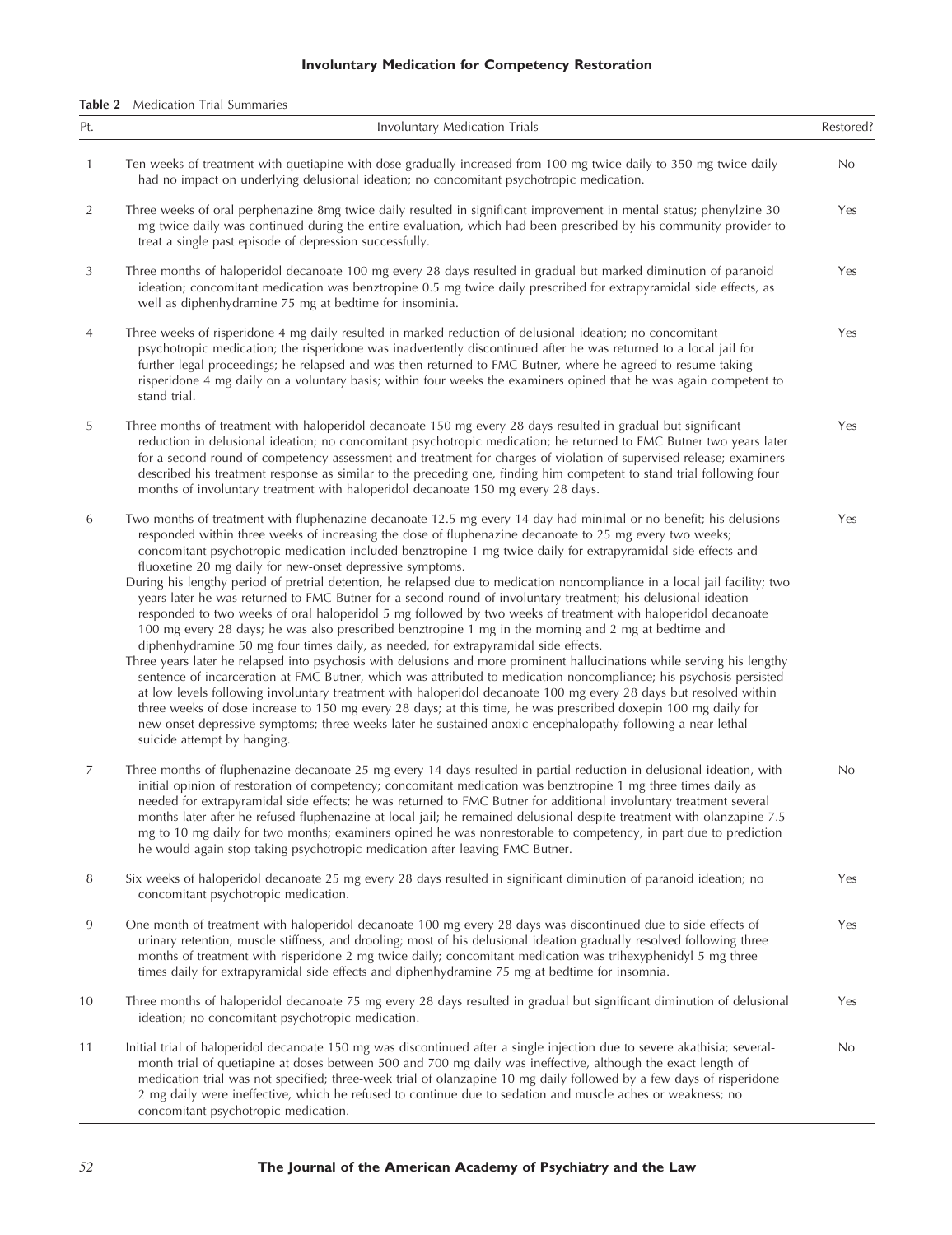#### **Herbel and Stelmach**

#### **Table 2** continued

| Pt. | Involuntary Medication Trials                                                                                                                                                                                                                                                                                                                                                                                                                                                                                                                                                                                                                 | Restored? |
|-----|-----------------------------------------------------------------------------------------------------------------------------------------------------------------------------------------------------------------------------------------------------------------------------------------------------------------------------------------------------------------------------------------------------------------------------------------------------------------------------------------------------------------------------------------------------------------------------------------------------------------------------------------------|-----------|
| 12  | Four weeks of haloperidol decanoate 100 mg every 28 days resulted in significant reduction of delusional ideation; no<br>concomitant psychotropic medication.                                                                                                                                                                                                                                                                                                                                                                                                                                                                                 | Yes       |
| 13  | One month of perphenazine 40 mg daily was ineffective, as was an additional two month trial of perphenazine 56 mg<br>daily; the delusional ideation responded to an additional two month trial of perphenazine 64 mg daily; no<br>concomitant psychotropic medication; two years later, he voluntarily accepted treatment with haloperidol decanoate<br>50 mg every 28 days when he returned for presentence evaluation; with poor insight but no delusional ideation; he<br>was also treated with benztropine 2 mg twice daily as needed.                                                                                                    | Yes       |
| 14  | Two months of haloperidol decanoate 150 mg every 28 days was ineffective and caused moderate akathisia; the dose<br>of haloperidol decanoate was then lowered to 100 mg every 28 days; his delusional beliefs gradually resolved during<br>the next three months of treatment; concomitant psychotropic medication was atenolol 50 mg daily for akathisia;<br>doxepin 100 mg at bedtime for insomnia; and benztropine 1 mg twice daily as needed for extrapyramidal side<br>effects.                                                                                                                                                          | Yes       |
| 15  | Three to four weeks of treatment with risperidone 2 mg daily resulted in resolution of delusional ideation; concomitant<br>psychotropic medication was lorazepam 1 mg as needed for severe agitation.                                                                                                                                                                                                                                                                                                                                                                                                                                         | Yes       |
| 16  | Six-week trial of olanzapine 20 mg at bedtime resulted in significant diminution of delusional ideation; concomitant<br>psychotropic medication was doxepin 100 mg daily, which was prescribed for dysthymia before the olanzapine trial.                                                                                                                                                                                                                                                                                                                                                                                                     | Yes       |
| 17  | One month of olanzapine 10 mg daily was ineffective; his delusional beliefs gradually resolved during the next three<br>months of treatment with same dose of olanzapine; concomitant medication was paroxetine 20 mg daily for new-<br>onset depressive symptoms that emerged only after his delusional ideation waned; his anxiety symptoms were treated<br>with clonazepam 0.5 mg in the morning and 1 mg at night for two to three weeks.                                                                                                                                                                                                 | Yes       |
| 18  | Two weeks of treatment with risperidone 4 mg daily and lithium 1200 mg daily resulted in significant reduction in<br>paranoia, although low-level delusions persisted; no other psychotropic medication prescribed.                                                                                                                                                                                                                                                                                                                                                                                                                           | Yes       |
| 19  | Three months of haloperidol decanoate 75 mg every 28 days resulted in slow improvement; concomitant psychotropic<br>medication of benztropine 1 mg twice daily as needed for extrapyramidal side effects was never used by defendant;<br>two years later he was returned to FMC Butner after relapsing following noncompliance with medication while on<br>probation; involuntary treatment with haloperidol decanoate 100 mg every two weeks was initiated, but the<br>evaluation period ended two weeks later with an inadequate medication trial and judge did not authorize additional<br>period of treatment for competency restoration. | Yes       |
| 20  | Three months of haloperidol decanoate 50 mg every 21 days resulted in partial reduction in delusional ideation;<br>concomitant medication was benztropine 1 mg twice daily as needed for extrapyramidal side effects; a few months<br>later, he was returned to FMC Butner for additional involuntary treatment after relapsing in jail due to<br>noncompliance; a trial of risperidone 2 mg twice daily for three weeks resulted in partial remission of delusional<br>ideation; his complaints of constipation from risperidone were treated with oral stool softener twice daily.                                                          | Yes       |
| 21  | Two months of treatment with haloperidol decanoate 100 mg every 28 days was ineffective; the dose was increased to<br>150 mg every 28 days for the next three months, then increased again to 200 mg every 28 days for 1 month; serum<br>haloperidol level collected at the end of the six-month period was lower than expected at 2.9 ng/mL; no concomitant<br>psychotropic medication.                                                                                                                                                                                                                                                      | No        |
| 22  | Two weeks of treatment with unspecified dose of oral fluphenazine followed by two weeks of treatment with<br>fluphenazine decanoate 25 mg every two weeks resulted in moderate improvement in psychotic symptoms; no<br>concomitant psychotropic medication; evaluators opined that his competency would be restored with an additional<br>period of treatment, but the judge did not authorize any additional involuntary treatment.                                                                                                                                                                                                         | No.       |

in one case and law enforcement officers in the other. Two cases involved brandishing a firearm. Two other cases involved illegal possession of a firearm. Another individual was arrested after he successfully hijacked an airliner in flight, using an unloaded handgun he had smuggled onto the plane. One individual had attempted to enter a federal courthouse while carry-

ing a blade weapon, which was a deliberate ploy to get arrested to broadcast his delusions in federal court. Insufficient detail was present in one case of assault to determine the precipitating event that led to the defendant's arrest. The three other cases involved charges of fraud, smuggling narcotics, and violation of supervised release.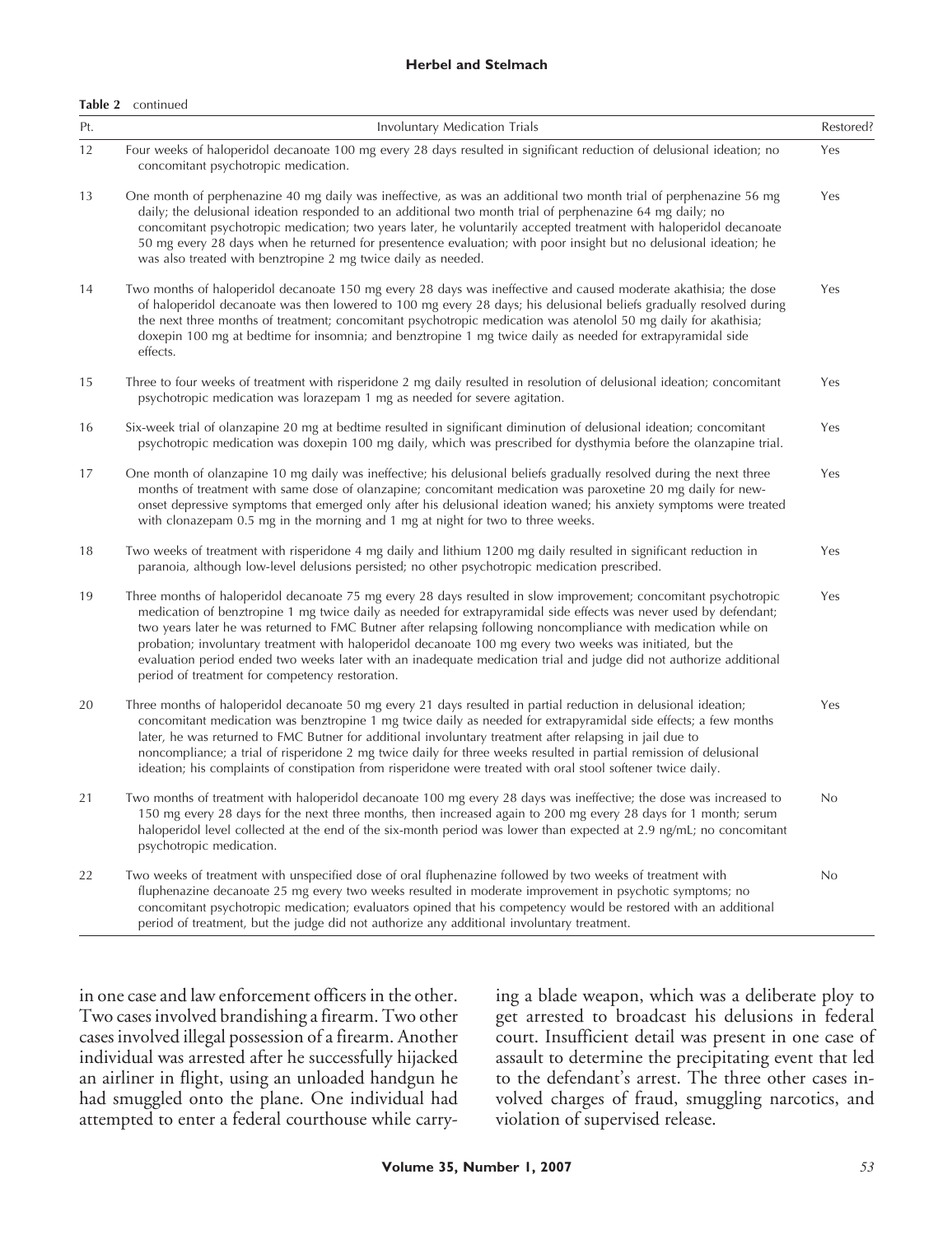Regarding the distribution of subtype of delusional disorder during the treatment at FMC Butner, 16 were persecutory type, 5 were mixed persecutory and grandiose type, and 1 was grandiose type.

Eleven of the 22 patients reported a recent or remote history of one or more brief psychiatric hospitalizations in the community, although the treatment records were often not available for review. Another five had undergone prior forensic mental evaluations, one of whom was restored to competency at a state facility following treatment with risperidone 3 mg daily. Of these 16 individuals, only 5 had definitely been treated with antipsychotic medication, with treatment duration lasting a few days to a few weeks, but all discontinued medication after a brief period of treatment. Five individuals had previously accepted antidepressant medication treatment from a community provider for depressive symptoms, which had been brief in duration compared with their delusional symptoms. A few patients had a complicated past psychiatric history marked by multiple diagnoses, but the majority seemed to have a more straightforward development and maintenance of one or more consistent delusional themes.

### *Age of Onset of Symptoms*

The age of onset of psychosis for the group ranged from 18 to 53 years. The ages of onset in the five defendants who were not restored to competency were 28, 30, 30, 36, and 52 years. This age of onset did not appear significantly different from that of the entire group, as 17 of the patients had onset of psychosis between 28 and 55 years of age. Eight (89%) of nine individuals who had an onset of psychosis between age 48 and 64 were restored to competency with involuntary treatment, indicating a good treatment response in late-onset delusional disorder.

### *Estimated Duration of Untreated Psychosis*

Since the entire group of patients appeared relatively naive to treatment with antipsychotic medication, an estimated duration of untreated psychosis (DUP) was calculated by subtracting the age of onset of psychotic symptoms from the age of admission to FMC Butner. This calculation was based on the assumption that the delusional symptoms were continuously present at some level following the identified onset of psychosis. Unfortunately, this assumption could not be verified by the historical information in many of the forensic evaluations, which poses a chal-

lenge similar to descriptions in the schizophrenia literature of studies using retrospective accounts to define the DUP.<sup>21</sup> This uncertainty is a limiting factor in the following analysis, especially for those defendants with a very long estimated DUP, since the intensity of delusional symptoms may wax and wane over time.

Employing the definition of DUP just described, we found sufficient data to estimate the DUP in 19 patients: 10 months to 24 years. Nine individuals had a DUP of five years or less, seven (78%) of whom were restored to competency. Six defendants had a DUP between 7 and 10 years, all of whom were restored to competency. The treatment response appears more robust than expected from the literature on DUP of first-episode schizophrenic patients, which would predict a modest increase in treatment resistance with a longer DUP.<sup>22,23</sup>

In contrast, only one of the four defendants with a much longer DUP (between 13 and 24 years) was viewed as restored to competency, which is similar to the dismal treatment response of 11 percent attaining a "good clinical outcome" in a group of 18 treatment-naive schizophrenic patients who had a DUP greater than 15 years.<sup>24</sup> The possible confounding effect of a medication trial of inadequate duration in two of the four patients, coupled with the very small sample size and uncertainty about the actual length of the DUP, reduces confidence that the poorer outcomes in the last group were solely attributable to the lengthy DUP. At the very least, the data provide evidence that DUP is not a useful predictor of nonresponse to antipsychotic medication in delusional patients who have been symptomatic for 10 years or less.

### *Ethnicity*

Twelve (80%) of 15 whites, 4 of 5 patients of African descent, and 1 of 2 patients of East Asian descent were viewed as restored to competency. The rates of competency restoration were remarkably identical for white defendants and those of African descent.

### *Medication Trials*

As described in Table 2, 10 of the 17 patients restored to competency were exclusively treated with first generation antipsychotic medications. These were the only antipsychotic medications available at the beginning of the study period in 1990. Two in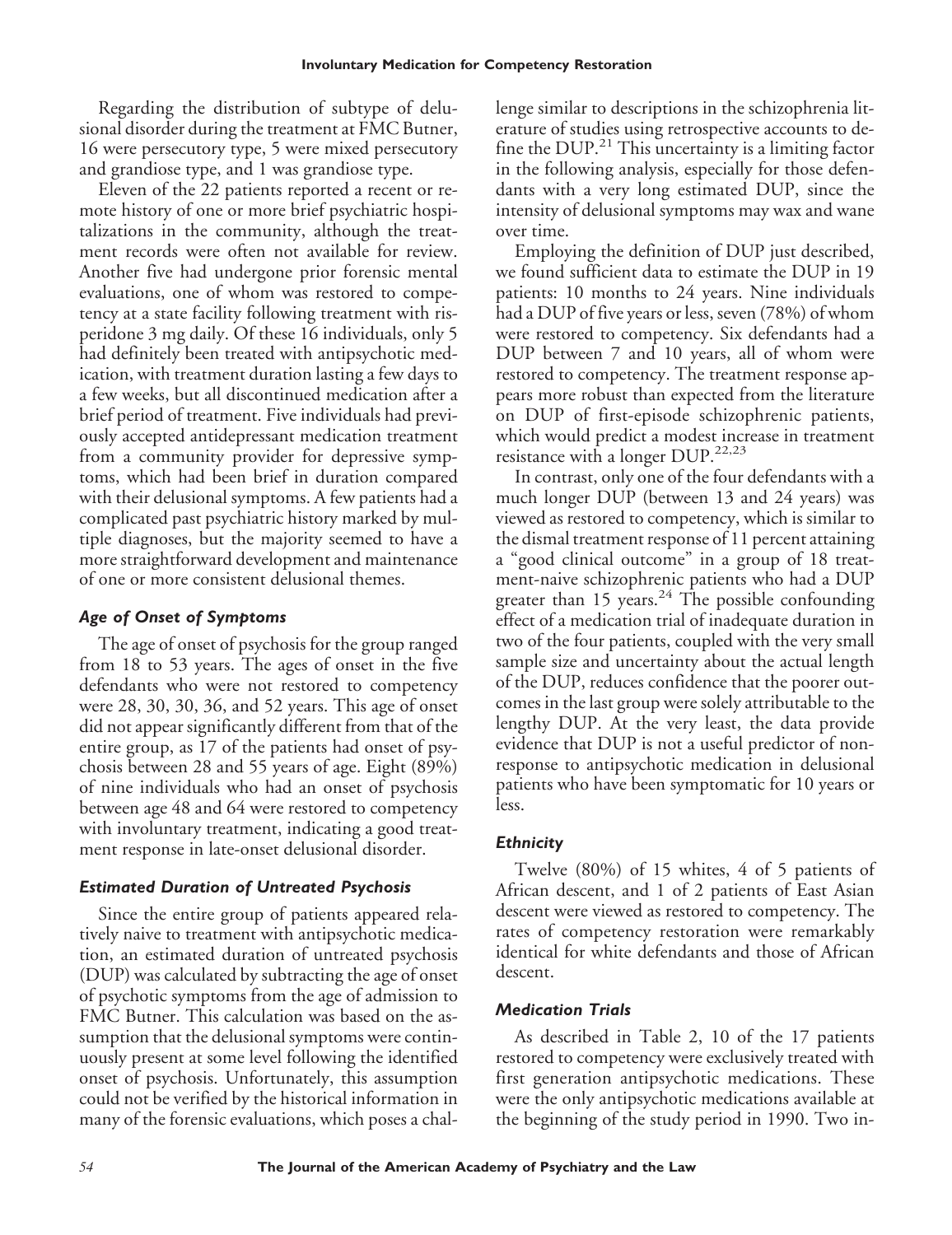dividuals responded to perphenazine monotherapy and seven responded to a trial of haloperidol decanoate. One individual was restored after a trial of fluphenazine decanoate, and then returned to FMC Butner after relapsing because of medication noncompliance in a local detention facility. His competency was restored after a trial of haloperidol decanoate.

One individual responded to both first- and second-generation antipsychotic medication. He was restored to competency with a trial of haloperidol decanoate, and then returned to FMC Butner after relapsing because of medication noncompliance. He was restored to competency a second time after agreeing to accept oral risperidone in lieu of resuming injections.

Three individuals were restored to competency by trials of oral risperidone. One individual was restored after he began simultaneous treatment with oral risperidone and lithium, although there was no description of any affective symptoms in this patient, and no rationale for the use of a mood stabilizer was documented. Two individuals were restored following a trial of olanzapine.

The two individuals who were prescribed trials of quetiapine were not restored to competency, although quetiapine had not been prescribed at the maximum dose in either case. Since quetiapine has lower affinity for the dopamine receptor compared with the other antipsychotics, $25$  a theoretical question arises as to whether patients with delusional disorder require antipsychotic treatment with potent action at the dopamine receptor, as suggested by Morimoto and colleagues.<sup>14</sup> A theoretical basis for the formation of delusional beliefs has been advocated as being the result of abnormal salience, due to excessive dopaminergic activity.<sup>26</sup> A recent neuropsychiatric model links pharmacological and cognitive-behavioral treatments of psychosis, proposing that biological remission results from rewiring neural circuits through medication by dampening mesolimbic dopamine release, which facilitates cognitive reappraisal.<sup>27</sup> In this model, psychotherapeutic interventions continue to rewire neural circuits to attain psychological remission. Additional research is needed in this area.

The medication regimens were described as well tolerated by most patients, with side effects being readily managed by dose adjustment, use of adjunctive medication such as benztropine, or a switch to another antipsychotic drug. As expected during a relatively short period of antipsychotic exposure of a few weeks to a few months, there were no reports of any patients manifesting disfiguring side effects such as tardive dyskinesia. Consistent with the very low base rate of dangerous side effects of properly administered antipsychotic medication, no patient was described as manifesting symptoms of a potentially lethal condition, such as neuroleptic malignant syndrome. Most defendants responded to antipsychotic medication at the same low to moderate dose range used to treat symptoms of schizophrenia. Two defendants who had exhibited minimal or no response to low doses of medication manifested significant improvement in delusional ideation after the medication doses were increased to the moderate or high end of the recommended therapeutic dose range.

## *Time to Response*

Of the 17 defendants who were restored to competency, five individuals had a fairly rapid response within four weeks of beginning treatment. Two were described as responding within the first six weeks of treatment. The other 10 individuals did not show significant improvement until they had received at least three months of continuous treatment with antipsychotic medication, with some requiring a total of five months' medication before being restored to competency. This finding suggests that a single adequate medication trial may have to be extended to four or even five months' duration in patients with delusional disorder, which provides a plausible explanation for the conventional wisdom that these patients are refractory to treatment with antipsychotic medication. A recent article by Gunduz-Bruce and colleagues<sup>28</sup> describing the treatment report on a cohort of 118 individuals with first-episode schizophrenia supports this premise, since the treatment response of delusions occurred at a group mean of 150 days (median 76 days), which was much later than the treatment response of hallucinations, with a group mean of 59 days (median, 27 days). This article included a description of a theoretical framework that describes delusions as progressing through stages, which implies that delusional ideation may also recede through a series of stages. As mentioned previously, Morimoto et al.<sup>14</sup> described delusional symptoms in one sample of 11 patients as diminishing completely in 65 days, and 5 of 8 patients in a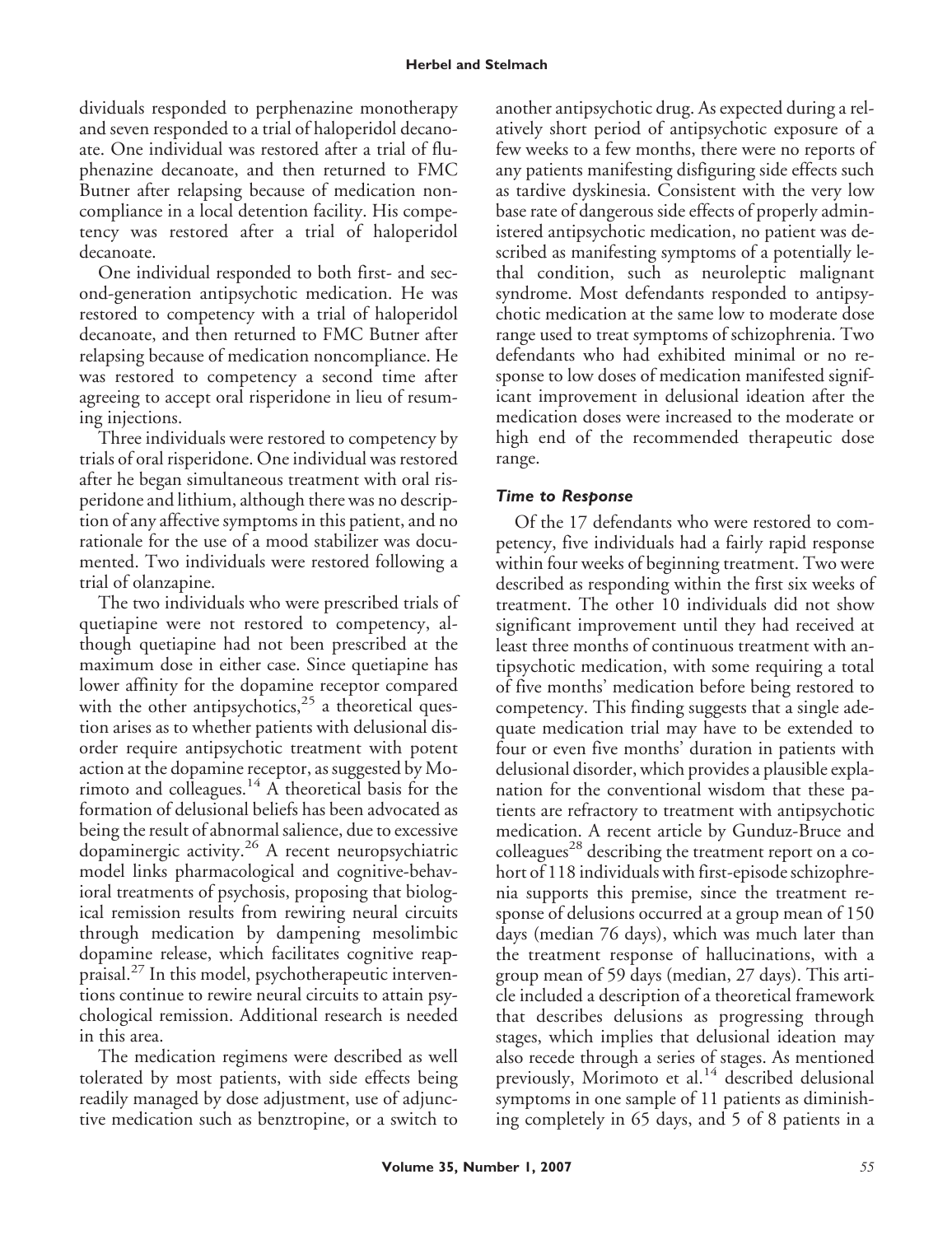different sample responding after eight weeks of treatment.

## *Analysis of Nonresponders*

Regarding the subtype of nonresponders, four were persecutory type, and one was mixed grandiose and persecutory type, which appeared similar to the distribution of the entire sample.

If an adequate medication trial for delusional disorder requires four consecutive months of treatment, then three of the five patients who did not respond to treatment had a medication trial of inadequate duration. One received a 10-week trial of quetiapine monotherapy at doses up to 350 mg twice daily. Another received only two weeks of treatment with oral fluphenazine followed by two weeks of fluphenazine decanoate 25 mg. This defendant was described as manifesting moderate improvement in psychotic symptoms at the end of four months and arguably could have been restored to competency if the court had authorized continued involuntary treatment. A third was prescribed olanzapine at a dose of 7.5 to 10 mg daily for only two months, despite the fact that he had previously been restored to competency on fluphenazine decanoate. The evaluators wrote that their opinion that the defendant was not restorable to competency was partly based on their expectation that he would stop taking antipsychotic medication again after leaving FMC Butner.

A fourth individual had been treated with quetiapine at doses between 500 and 700 mg daily for several months, which would appear to be a medication trial of adequate dose and duration.

The fifth individual had a six-month trial of haloperidol decanoate at doses gradually titrated up to 200 mg every 28 days, at which time he had a serum haloperidol level of 2.9 ng/mL, which is lower than published descriptions of a therapeutic window of 5 to 17 ng/mL for patients with schizophrenia treated with oral haloperidol. Although this medication trial appeared to be of adequate dose and duration, the dosage may have been suboptimal if the patient had a significantly increased rate of drug metabolism.

Therapeutic drug monitoring has been described as one tool physicians can use to individualize the dose of a drug to fit a specific patient more precisely, by assessing the patient's individual elimination rate for that drug.<sup>29</sup> Although therapeutic serum levels have not been established for all antipsychotic drugs,<sup>30</sup> therapeutic drug monitoring can provide an

estimate of metabolic drug clearance and provide a means of measuring compliance with oral medication. A review of the record indicated that therapeutic drug monitoring was not used in any effective manner to assess for medication nonresponse in these five patients. As mentioned earlier, the only case in which a serum haloperidol level was collected had occurred too late in the treatment course to guide future dose adjustments.

### *Treatment Response after Relapse*

Six delusional defendants restored to competency with involuntary treatment later relapsed due to nonadherence to the prescribed medication. Four of these individuals were restored to competency again: two who accepted voluntary treatment with antipsychotic medication and two who required another round of involuntary treatment. Of the two remaining individuals who were not restored during a second round of involuntary treatment, one received an inadequate duration of treatment of two weeks of a single dose of haloperidol decanoate 100 mg and the other had a trial of inadequate dose and duration of olanzapine for two months at a dose between 7.5 and 10 mg daily. One defendant who was restored to competency at FMC Butner had been restored to competency two years earlier while being treated at a state forensic facility. This demonstrates the benefit of additional antipsychotic medication treatment for most treatment-responsive delusional individuals who relapse because of nonadherence.

#### *Risk of Assaultive Behavior During Involuntary Treatment*

One individual attempted to enucleate the eye of a non-mental health staff member in a bizarre unprovoked assault, using a plastic knife obtained from the inmate dining hall. The rest of the individuals were housed in the open population unit of the Mental Health Department during most of the evaluation and did not manifest assaultive behavior toward staff, including those who were prescribing or administering the medication.

#### *Risk of Self-Destructive Behavior During Involuntary Treatment*

Although none of the 22 defendants attempted suicide during the involuntary medication trials, two defendants who were euthymic upon arrival at FMC Butner developed new-onset depressive symptoms after their mental status had improved following in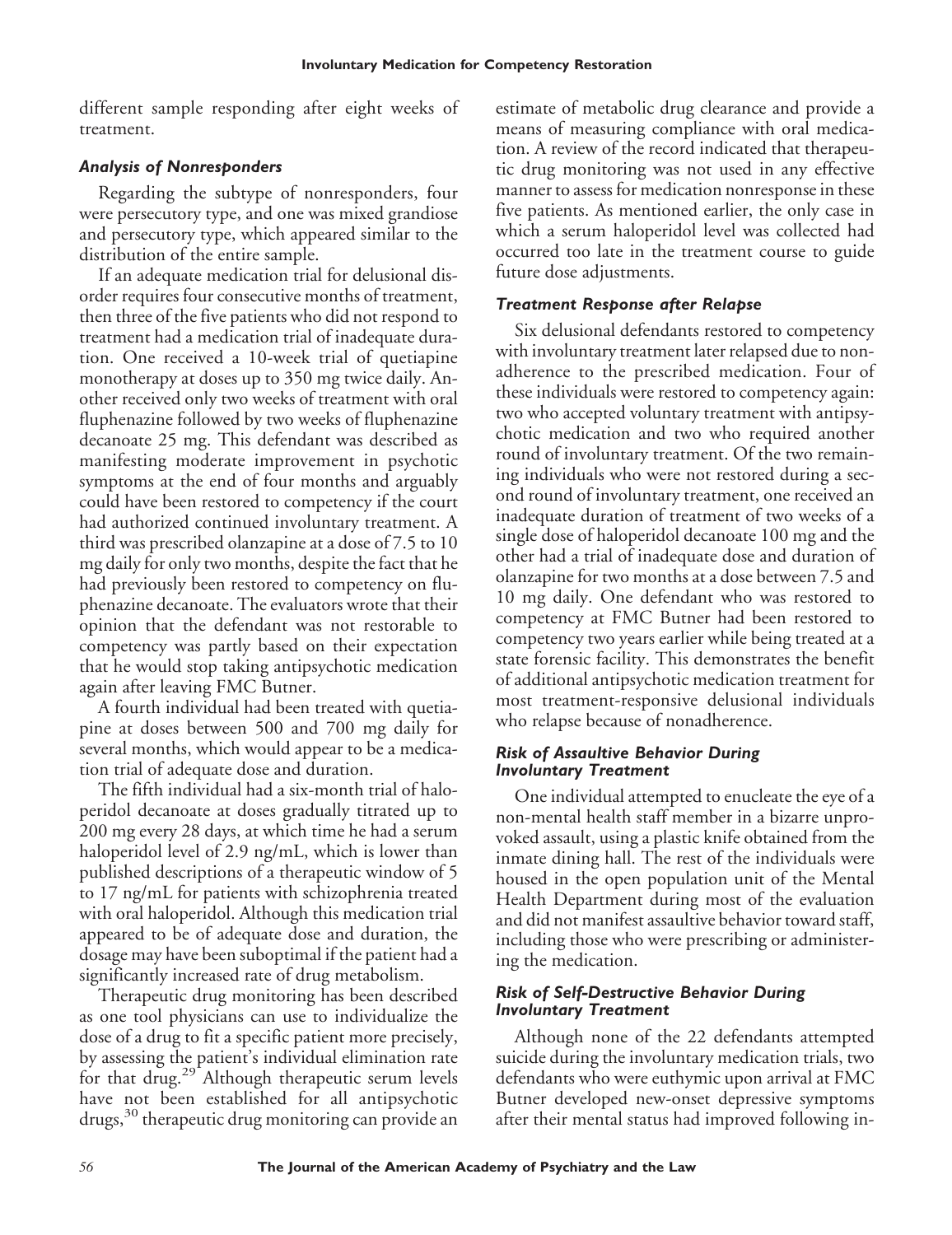voluntary treatment with antipsychotic medication. This is consistent with the literature on risk of suicide in schizophrenia, which describes some patients as becoming depressed after acknowledging the clinical handicaps of their disorder. $31$  Both defendants regained euthymia after treatment with antidepressant medication. Some years later, one of these two individuals developed anoxic encephalopathy following a near-lethal suicide attempt by hanging. This incident occurred while he was serving a lengthy sentence at FMC Butner and had again become depressed after his psychosis had responded to another round of involuntary treatment.

#### *Treatment Outcome for Delusional Focus on Supposed Government Conspiracy*

In *U.S. v. Evans*, the defense psychiatrist testified that an elderly defendant with schizophrenia was not likely to respond to treatment, opining that the defendant's core delusions were "fixed" and "impervious to medication." One of her reasons for opining that the defendant's longstanding delusions of government conspiracies would resist involuntary medication was "precisely because the government administers the medication." However, it is possible that the detention of such delusional defendants in state or federal psychiatric forensic institutions is inadvertently therapeutic by forcing the defendant's exposure to the feared stimulus, which may facilitate cognitive reappraisal and recovery as the delusional ideation begins to recede with medication. The data from this group were used to investigate this question. Sixteen of the 22 defendants in this study had delusional ideation that included being the victim of a conspiracy that involved agents of the federal government or federal court system. All five individuals who were not restored to competency had this type of delusional ideation, although three of these individuals had a medication trial of inadequate duration. Eleven (65%) of the 17 individuals who were viewed as being restored to competency had similar delusional ideation. Therefore, the presence of delusions involving themes of persecution by the same government that is implementing involuntary medication does not appear to be a useful predictor of nonresponse to treatment.

#### *Assessment of Genuine Versus Feigned Improvement*

Mental health professionals involved in competency restoration interventions of higher functioning mentally disordered defendants, such as those with delusional disorder, must be concerned about whether a patient's improvement reflects genuine reduction in psychotic symptoms, or instead is feigned recovery to avoid further periods of involuntary confinement and treatment. The examiners at FMC Butner appeared to rely on various objective changes in the defendant's speech and behavior from baseline as evidence of genuine improvement, which included the defendant's ability to: (1) disavow past delusional beliefs repeatedly; (2) demonstrate the ability to discuss the legal issues in a reality-based manner during individual interviews with the examiner and, at times, during staff-assisted telephone discussions with defense counsel; (3) cooperate with evaluation procedures previously refused, such as participating in psychological testing or resuming discussion with defense counsel; and (4) refrain from engaging in previous bizarre behavior, such as writing illogical or threatening letters or manifesting overtly paranoid interactions with staff and peers. The emergence of depressive symptoms in two defendants was viewed as enhancing the credibility of their report of diminution in their delusional ideation.

Several defendants manifested only partial improvement, as they were described as harboring residual delusional ideation at the end of the evaluation period. However, the examiners had opined that the residual delusions no longer interfered with trialrelated abilities, such as conferring with defense counsel on defense strategy or having a reality-based understanding of trial proceedings and the relevant evidence in the case. The salient issue appeared to be the defendant's ability to shift perspective by acknowledging that others might not agree with his delusional beliefs and being able to discuss his legal case from this point of view. This demonstrates that treatment response and competency restoration is possible even without complete remission of delusional ideation.

### *Limitations*

The usual limitations of a retrospective inpatient chart review apply to this data set and include lack of standardized clinical assessments with rating scales and diagnostic instruments, as well as lack of interrater reliability studies. As a result, some patients may have been misdiagnosed and wrongly included or excluded from this study population. Standard re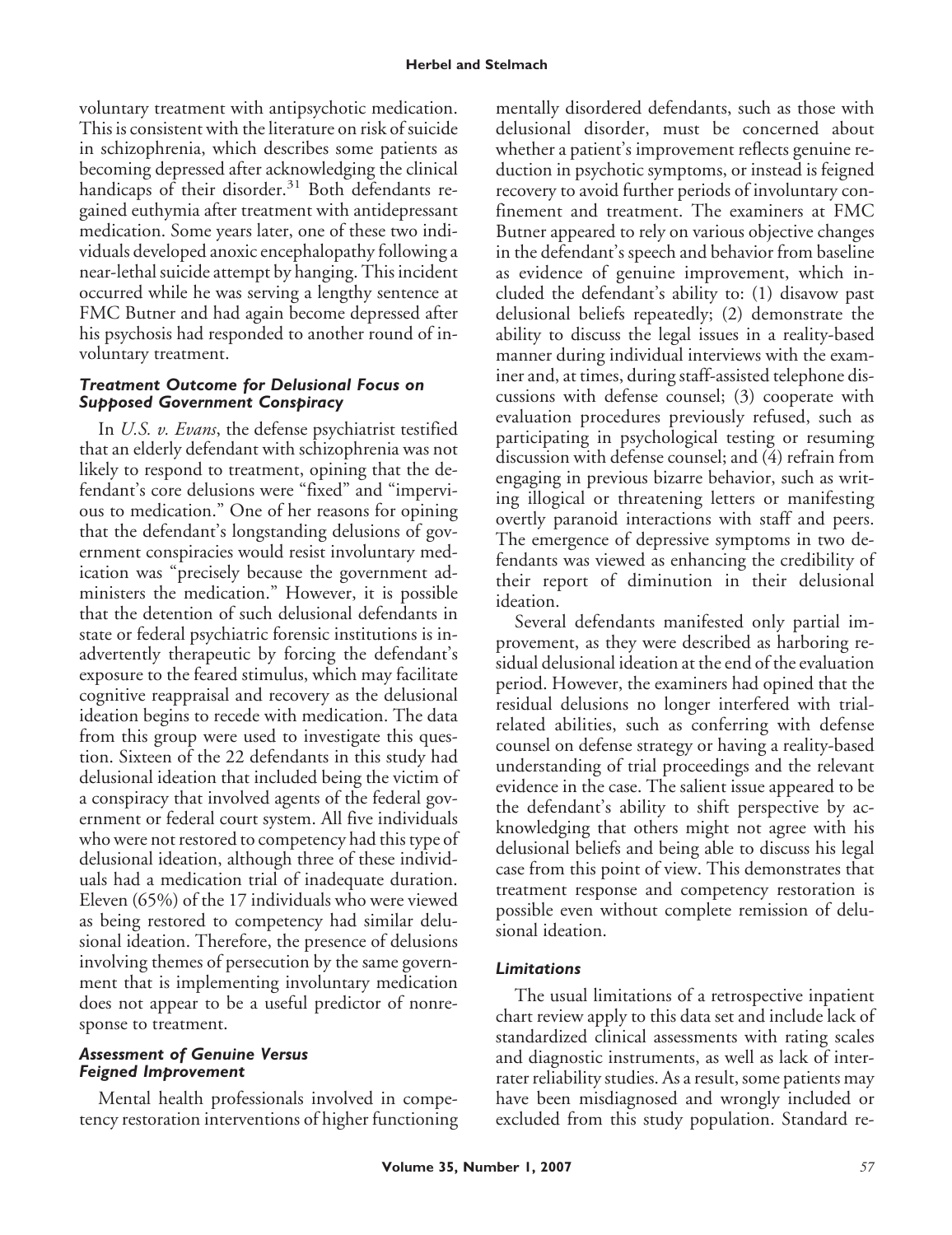search methods to reduce bias, such as random assortment to assigned treatment groups, the use of a placebo control group, and blinded outcome measures, were not possible in this study. Without these safeguards, the opinions of the forensic examiners may have been biased in favor of finding a positive response to treatment. Another limitation is the small sample size, which was the result of the low prevalence of delusional disorder, even in a forensic mental health population. The methods did not permit comparison between the study cohort and a parallel group of incompetent, delusional defendants who voluntarily accepted treatment with antipsychotic medication. The available records did not include the judicial ruling on competency for these cases, although past research results predict a high rate of agreement between the judge and the forensic examiner. Future research on this topic should be designed to avoid some of these methodological weaknesses.

A strength of the study is the patient cohort was selected in a real-world manner by criminal prosecution, after which they were assessed and involuntarily treated in a real-world manner at a forensic mental health facility. The main contribution of this study was the observation of treatment response in patients with delusional disorder who, in contrast to the usual protocols in community research studies, were not permitted to drop out of treatment. That 10 of the 17 patients who responded to treatment required continuous antipsychotic treatment for at least three months, and some up to five months, was unexpected. This result provides a plausible explanation for the presumed refractory nature of delusional disorder symptoms. The real obstacle to a positive treatment response in delusional disorder may not be the intrinsic biological features of the illness, but may instead be the difficulties in convincing these patients to adhere to an adequate trial of medication.

# **Conclusions**

In summary, most of the 22 incompetent criminal defendants with delusional disorder in this study manifested a positive response to involuntary treatment with antipsychotic medication, as the forensic examiners opined that over three-fourths of defendants in this group were restored to competency status. The treatment response of this cohort would meet the standard for "substantially likely" for restoration of competency with involuntary treatment as

defined in *U.S. v. Gomes.* The results of this study indicated that both first- and second-generation antipsychotic medications (haloperidol, fluphenazine, perphenazine, risperidone, and olanzapine) were effective and generally well tolerated by this population, which is fairly consistent with the Phase 1 results of the Clinical Antipsychotic Trial of Intervention Effectiveness (CATIE) for treatment of chronic schizophrenia, which found no significant differences in perphenazine compared with risperidone, ziprasidone, and quetiapine, with slightly increased effectiveness for olanzapine.<sup>32</sup> Although some patients with delusional disorder responded within a few weeks of initiating medication, most had a much more delayed response, which suggests the minimum duration of an adequate medication trial should last no less than four months before concluding that the medication is ineffective. Although some delusional patients responded at low doses of antipsychotic medication, others required doses in the moderate to high therapeutic range. With the possible exception of DUP greater than 13 years' duration, no useful predictors of nonresponse to treatment with antipsychotic medication were identified. Measurement of serum drug levels is a prudent component of assessing nonresponse to treatment to guide future dose adjustments. Four of the six delusional defendants who later relapsed after a positive medication response due to nonadherence had the same positive response when antipsychotic medication was resumed, with the remaining two individuals having medication trials of inadequate length. Overall, the medication interventions were typical of those used to treat individuals with schizophrenia.

The data do not address the preferred selection of a second antipsychotic medication in delusional patients if the first medication trial is unsuccessful. Since the DSM-IV notes that delusional disorder "may be particularly difficult to differentiate from the Paranoid Type of Schizophrenia," clinicians treating such delusional patients will probably rely on treatment recommendations obtained from studies of cohorts of patients with schizophrenia. Some guidance is available from the Phase 2 results of the CATIE study, which found olanzapine and risperidone to be more effective than ziprasidone and quetiapine in a group of chronically ill schizophrenic patients who had recently discontinued treatment with a second-generation antipsychotic.<sup>33</sup>